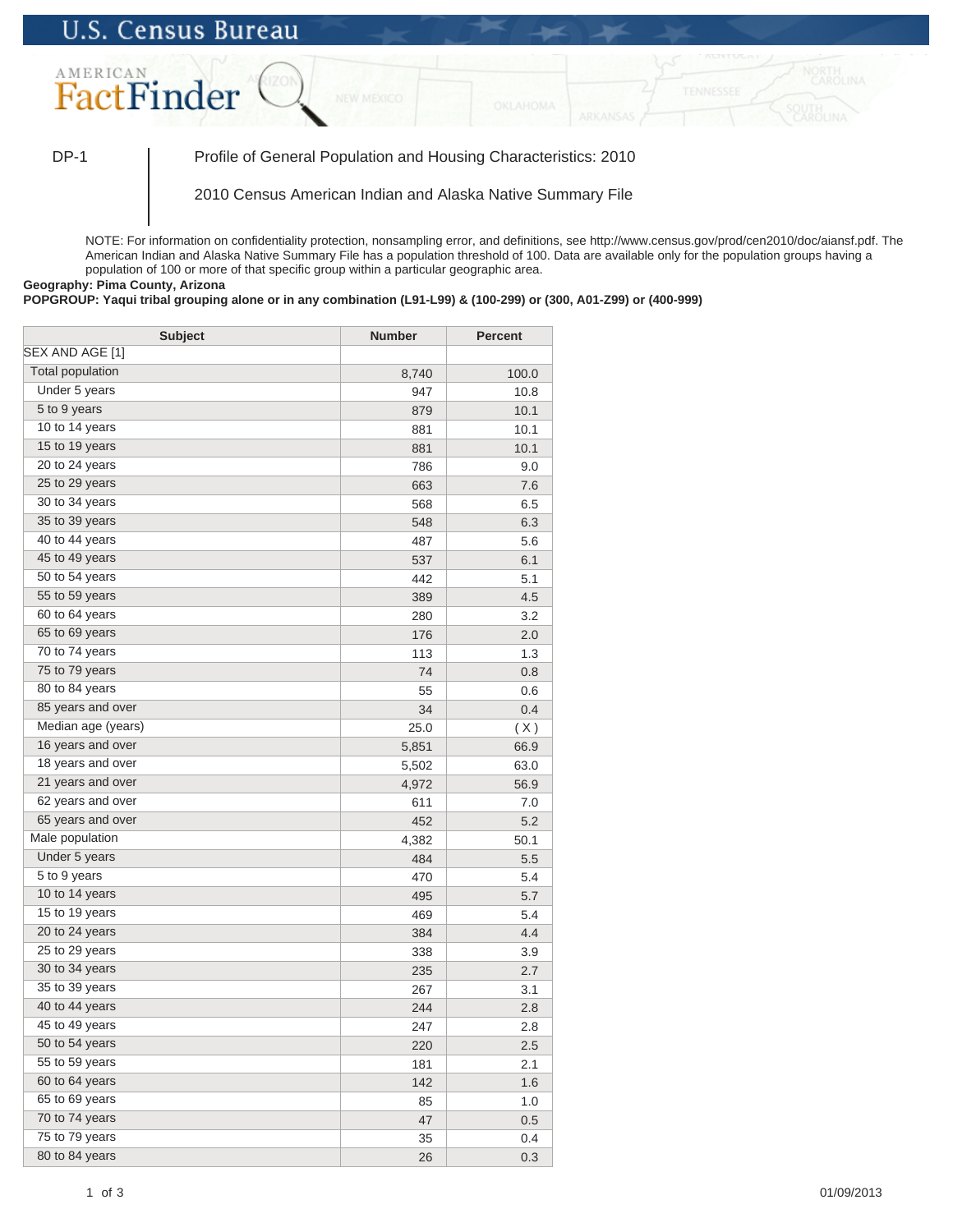| <b>Subject</b>                    | <b>Number</b> | Percent |
|-----------------------------------|---------------|---------|
| 85 years and over                 | 13            | 0.1     |
| Median age (years)                | 23.3          | (X)     |
| 16 years and over                 | 2,831         | 32.4    |
| 18 years and over                 | 2,643         | 30.2    |
| 21 years and over                 | 2,367         | 27.1    |
| 62 years and over                 | 283           | 3.2     |
| 65 years and over                 | 206           | 2.4     |
| Female population                 | 4,358         | 49.9    |
| Under 5 years                     | 463           | 5.3     |
| 5 to 9 years                      | 409           | 4.7     |
| 10 to 14 years                    | 386           | 4.4     |
| 15 to 19 years                    | 412           | 4.7     |
| 20 to 24 years                    | 402           | 4.6     |
| 25 to 29 years                    | 325           | 3.7     |
| 30 to 34 years                    | 333           | 3.8     |
| 35 to 39 years                    | 281           | 3.2     |
| 40 to 44 years                    | 243           | 2.8     |
| 45 to 49 years                    | 290           | 3.3     |
| 50 to 54 years                    | 222           | 2.5     |
| 55 to 59 years                    | 208           | 2.4     |
| 60 to 64 years                    | 138           | 1.6     |
| 65 to 69 years                    | 91            | 1.0     |
| 70 to 74 years                    | 66            | 0.8     |
| 75 to 79 years                    | 39            | 0.4     |
| 80 to 84 years                    | 29            | 0.3     |
| 85 years and over                 | 21            | 0.2     |
| Median age (years)                | 26.3          | (X)     |
| 16 years and over                 | 3,020         | 34.6    |
| 18 years and over                 |               | 32.7    |
| 21 years and over                 | 2,859         | 29.8    |
| 62 years and over                 | 2,605         |         |
| 65 years and over                 | 328           | 3.8     |
| RELATIONSHIP [1]                  | 246           | 2.8     |
| Total population                  |               |         |
| In households                     | 8,740         | 100.0   |
| Householder                       | 8,661         | 99.1    |
| Spouse [2]                        | 2,405         | 27.5    |
| Child                             | 694           | 7.9     |
| Own child under 18 years          | 3,423         | 39.2    |
| Other relatives                   | 2,239         | 25.6    |
| Under 18 years                    | 1,530         | 17.5    |
| 65 years and over                 | 896           | 10.3    |
| Nonrelatives                      | 60            | 0.7     |
| Under 18 years                    | 609           | 7.0     |
| 65 years and over                 | 85            | 1.0     |
| Unmarried partner                 | 19            | 0.2     |
| In group quarters                 | 317           | 3.6     |
| Institutionalized population      | 79            | 0.9     |
| Male                              | 40            | 0.5     |
| Female                            | 31            | 0.4     |
| Noninstitutionalized population   | 9             | 0.1     |
| Male                              | 39            | 0.4     |
| Female                            | 23            | 0.3     |
|                                   | 16            | 0.2     |
| HOUSEHOLDS BY TYPE [3]            |               |         |
| <b>Total households</b>           | 2,405         | 100.0   |
| Family households (families) [4]  | 1,933         | 80.4    |
| With own children under 18 years  | 999           | 41.5    |
| Husband-wife family               | 791           | 32.9    |
| With own children under 18 years  | 380           | 15.8    |
| Male householder, no wife present | 292           | 12.1    |